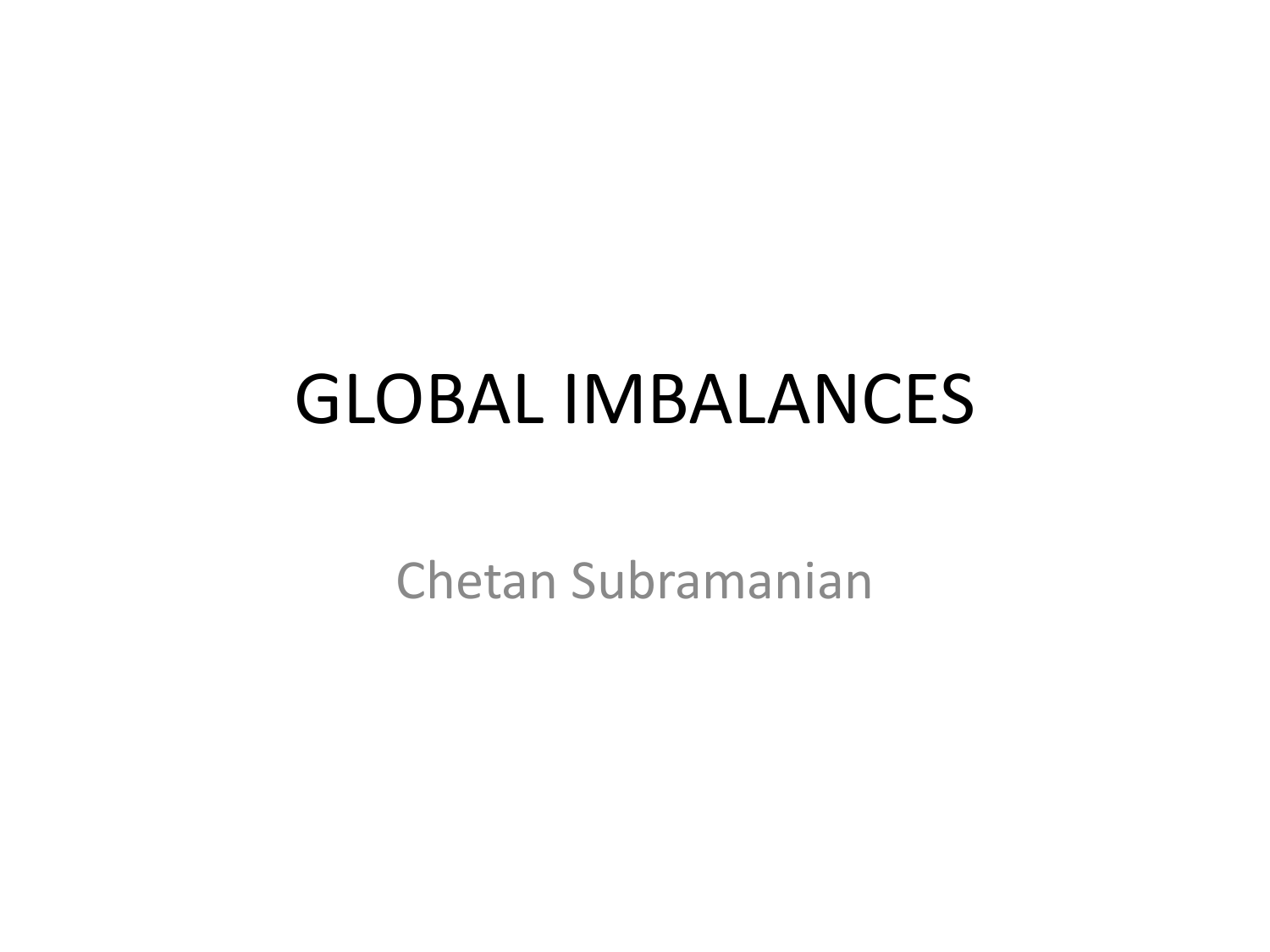- The global financial crisis of 2008 has once again shifted the focus on the role of global imbalances.
- Global imbalances are not a new phenomena
- Looking at the period from the 80's we can identify three major episodes of global imbalances episodes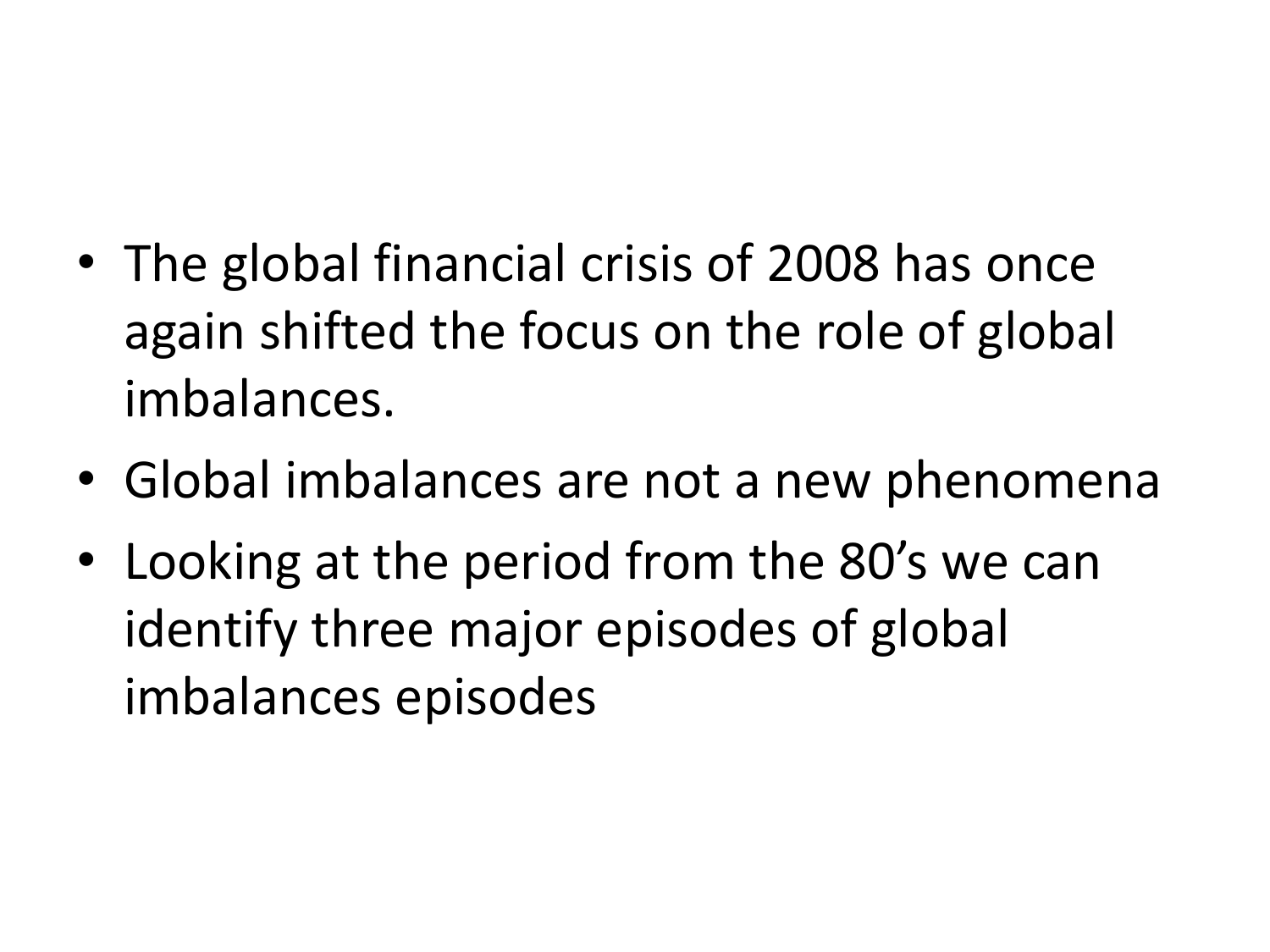





Source: Kim (2011)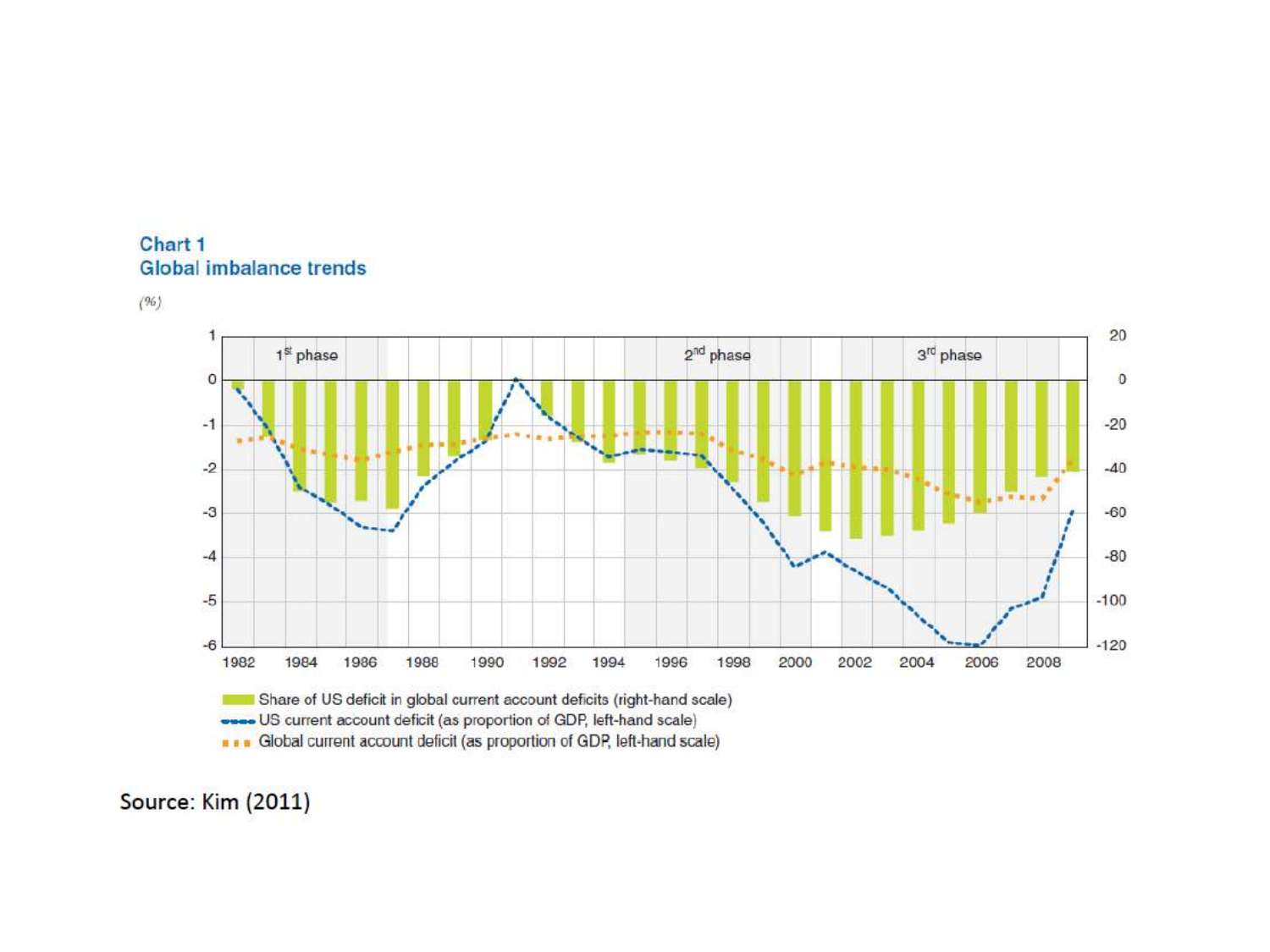- Two key features distinguish the global imbalances of the 80's from the once that we have witnessed in the last two decades.
- Firstly, the magnitude of the imbalances in the 80's was relatively modest compared to what we have witnessed more recently.
- Secondly, the external deficits of the United States and other advanced countries in the 80's were largely funded by other advanced countries such as Japan and Germany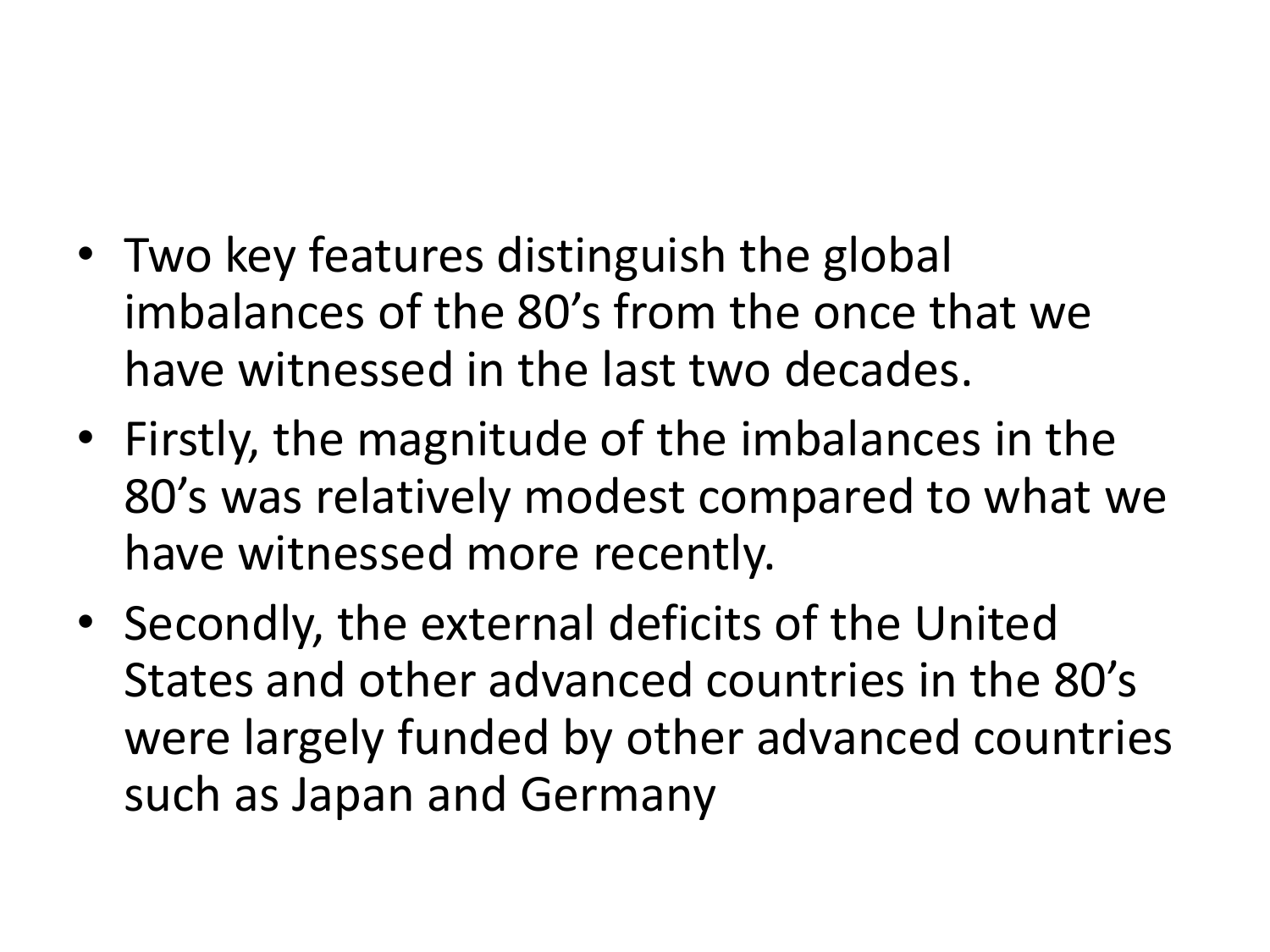- This means that the most recent phase of global imbalances is characterized by the "Lucas Paradox," wherein capital flowed from poorer to richer countries
- The broad consensus in the pre-crisis period was that global imbalances were not sustainable.
- They reflected macroeconomic imbalances such as exchange rate misalignment among major countries, the low savings rates and widened fiscal deficits of current account deficit countries.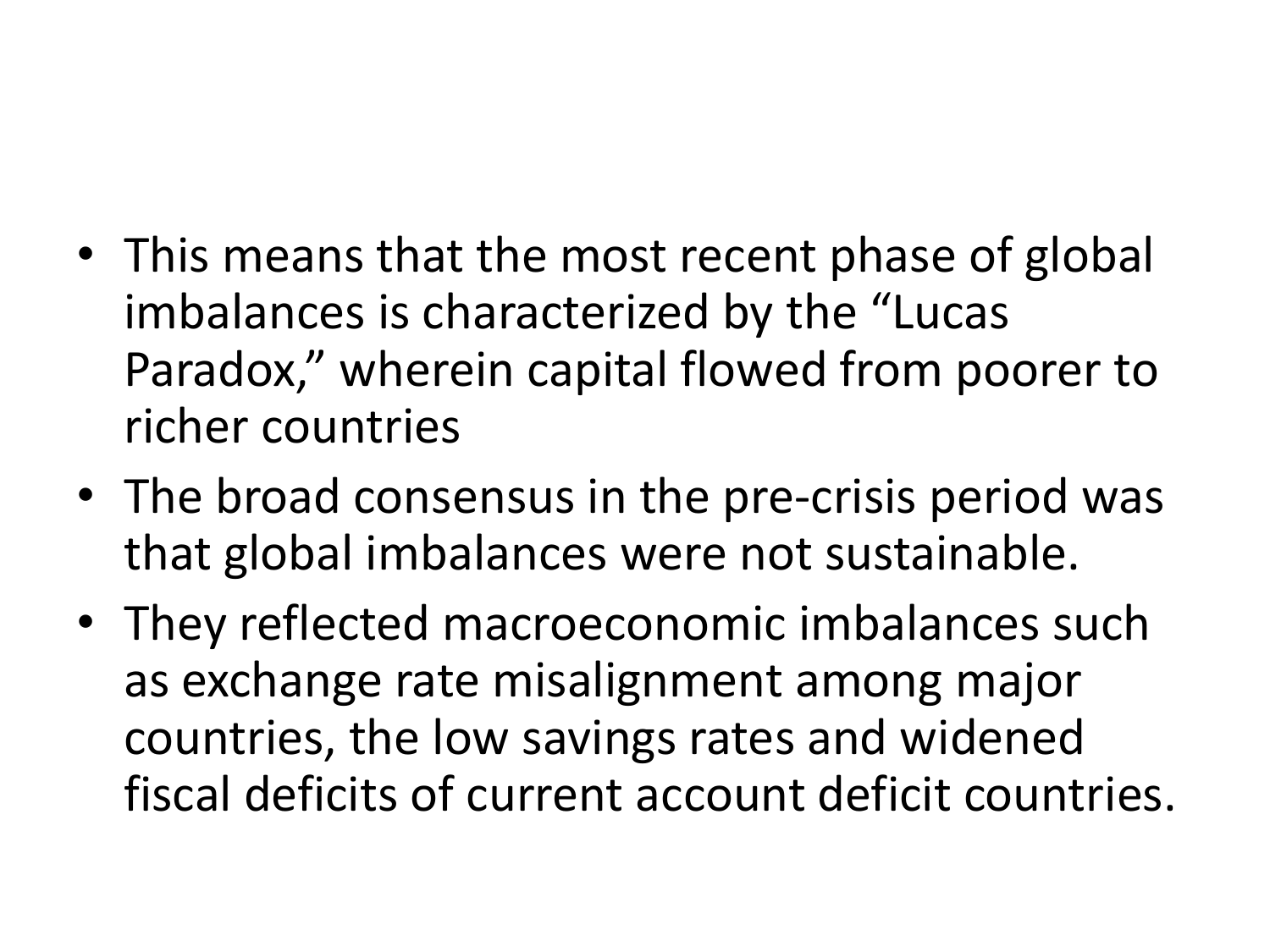- The correction of these imbalances would necessitate a US current account adjustment, reversal of capital and a major depreciation of the dollar.
- The general consensus was there would be a "hard landing"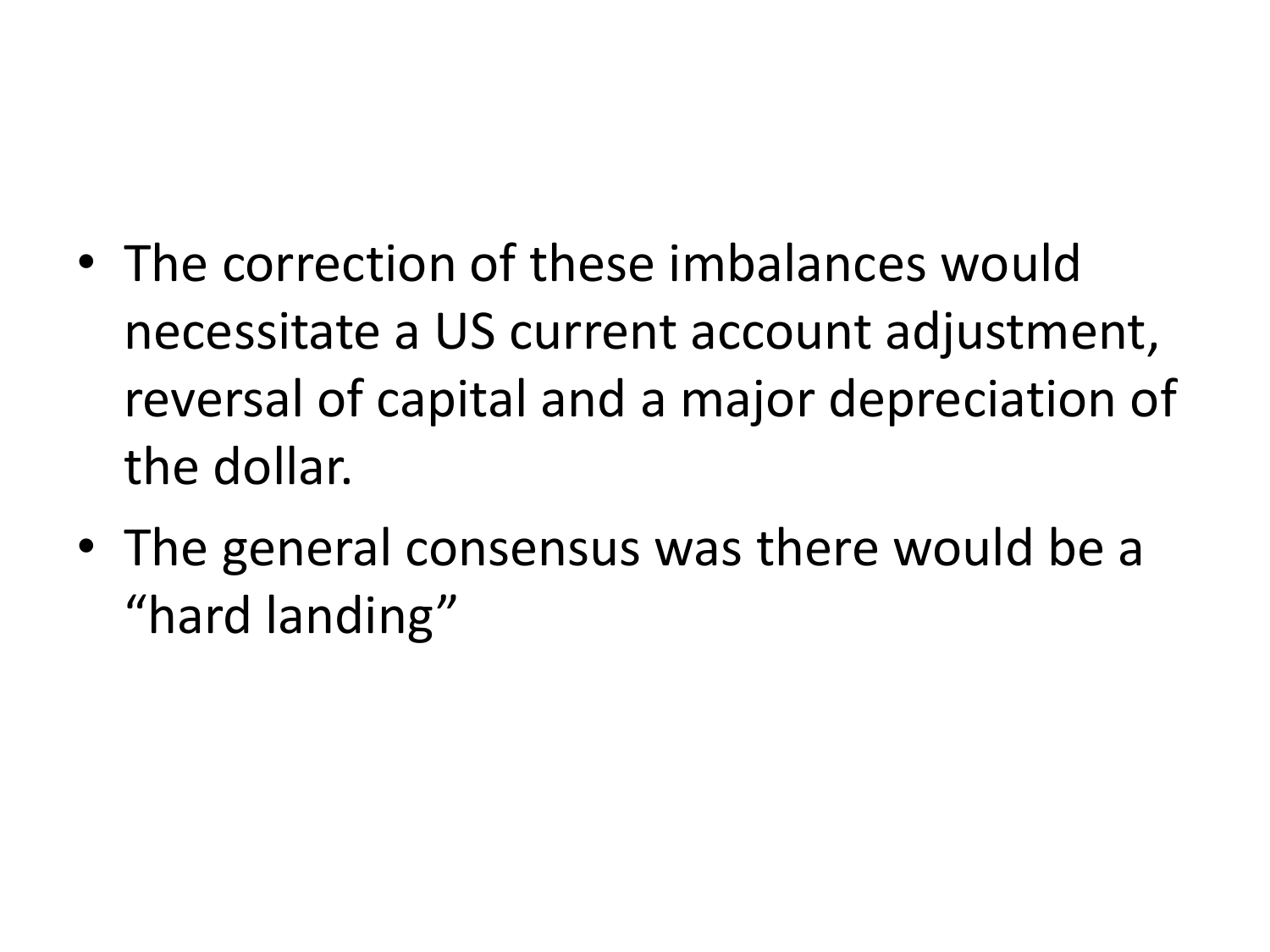## **Global imbalances and the crises?**

- In the wake of the crises, a number of authors have argued that global imbalances were perhaps the single largest contributing factor to the crises.
- Prominent view, the "global savings glut"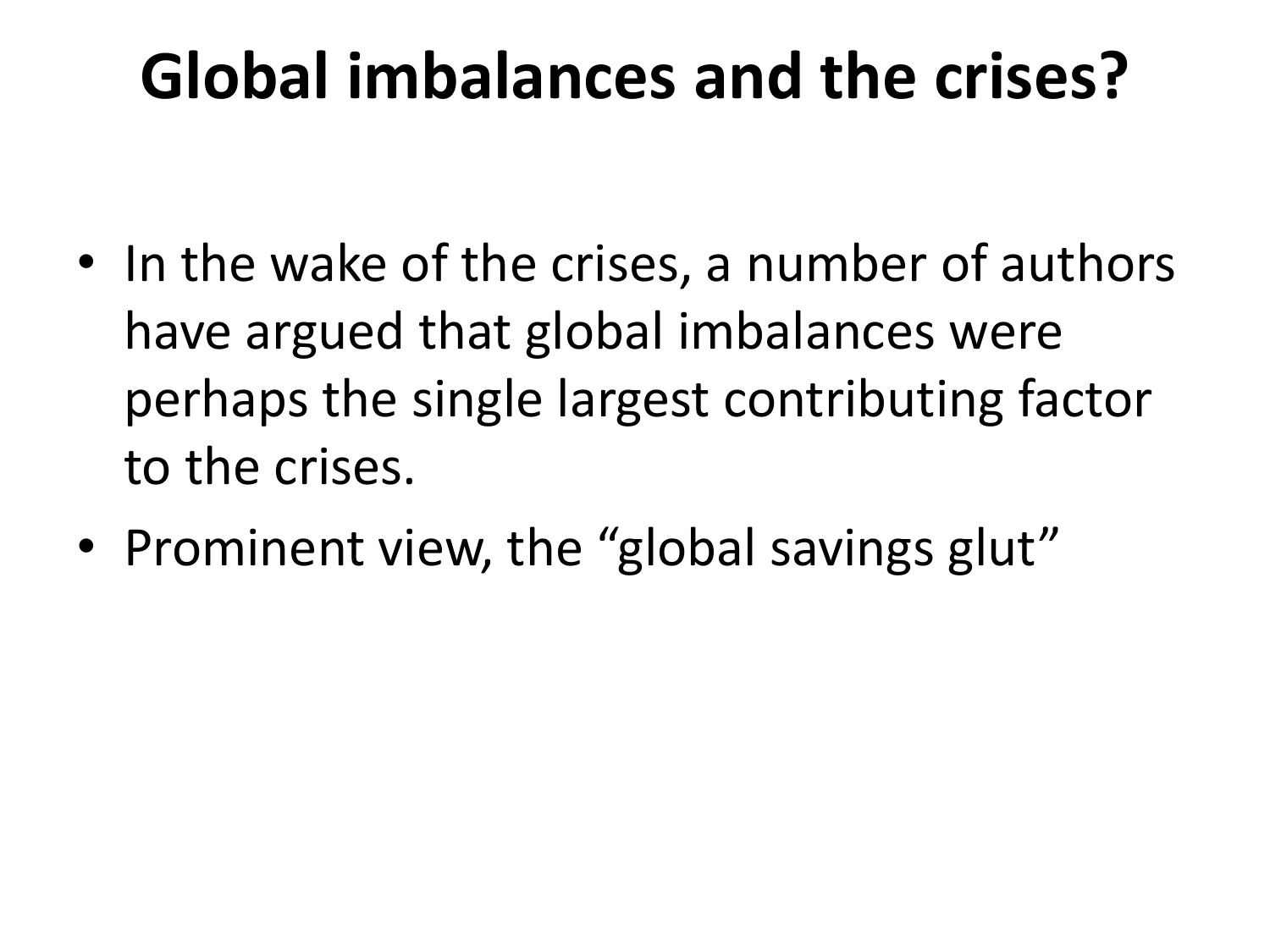Figure 2 Real interest rate on Public debt: Long term (10 years) short term (3 months)



Source: Serven-Nguyen (2010)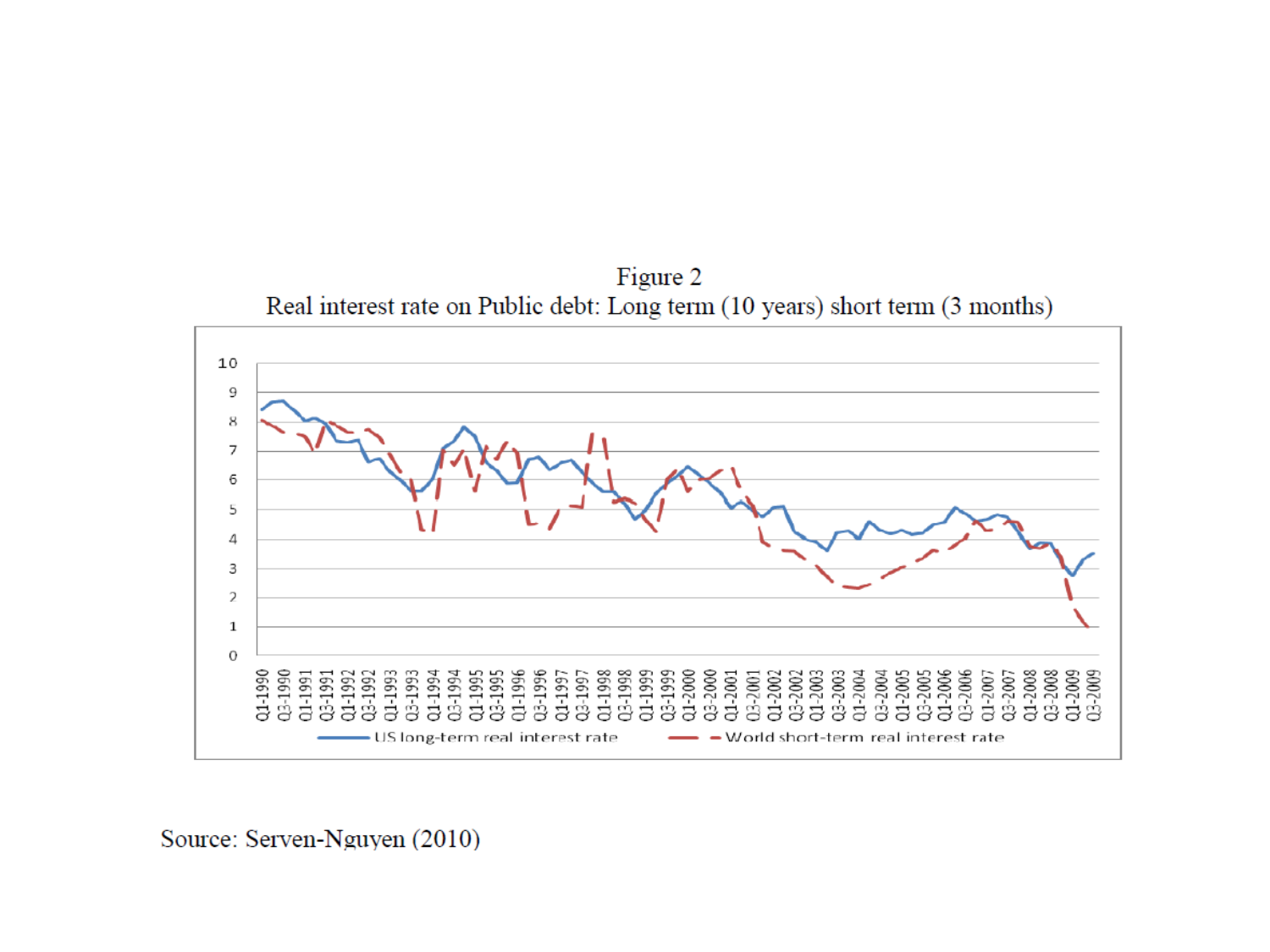- The real interest rate is determined by global savings and investment and not the pattern of its geographical distribution.
- In other words a given world real interest rate is equally consistent with large, small, or the absence of any current account imbalances.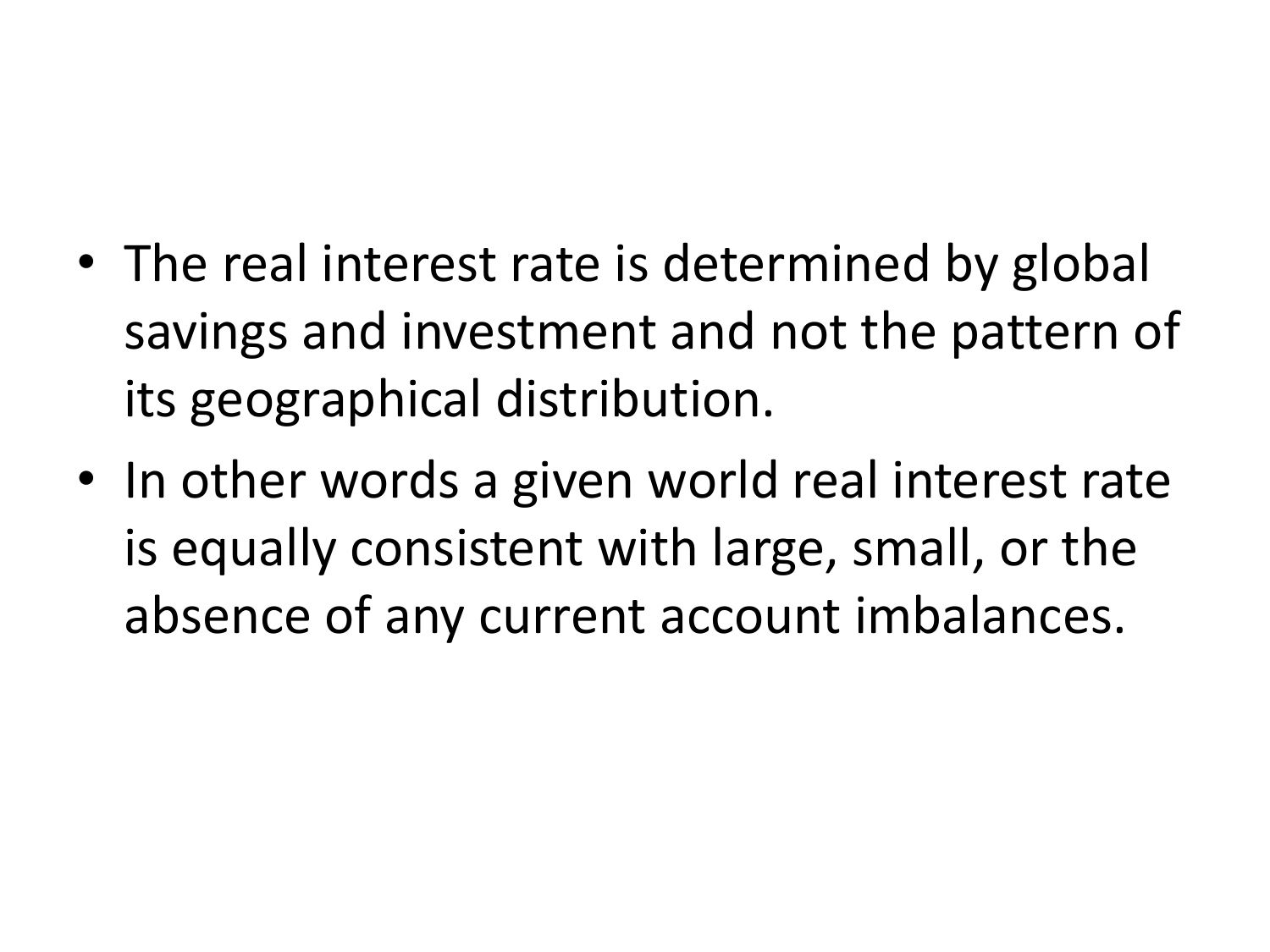- The pre-crises fear that the large external deficits in the United States would make it vulnerable to a sudden reversal in capital flows never really materialized .
- During the crisis net capital inflows to the United States were a stabilizing rather than a destabilizing force.
- The worse things became, the more domestic and foreign investors ran for cover to the United States.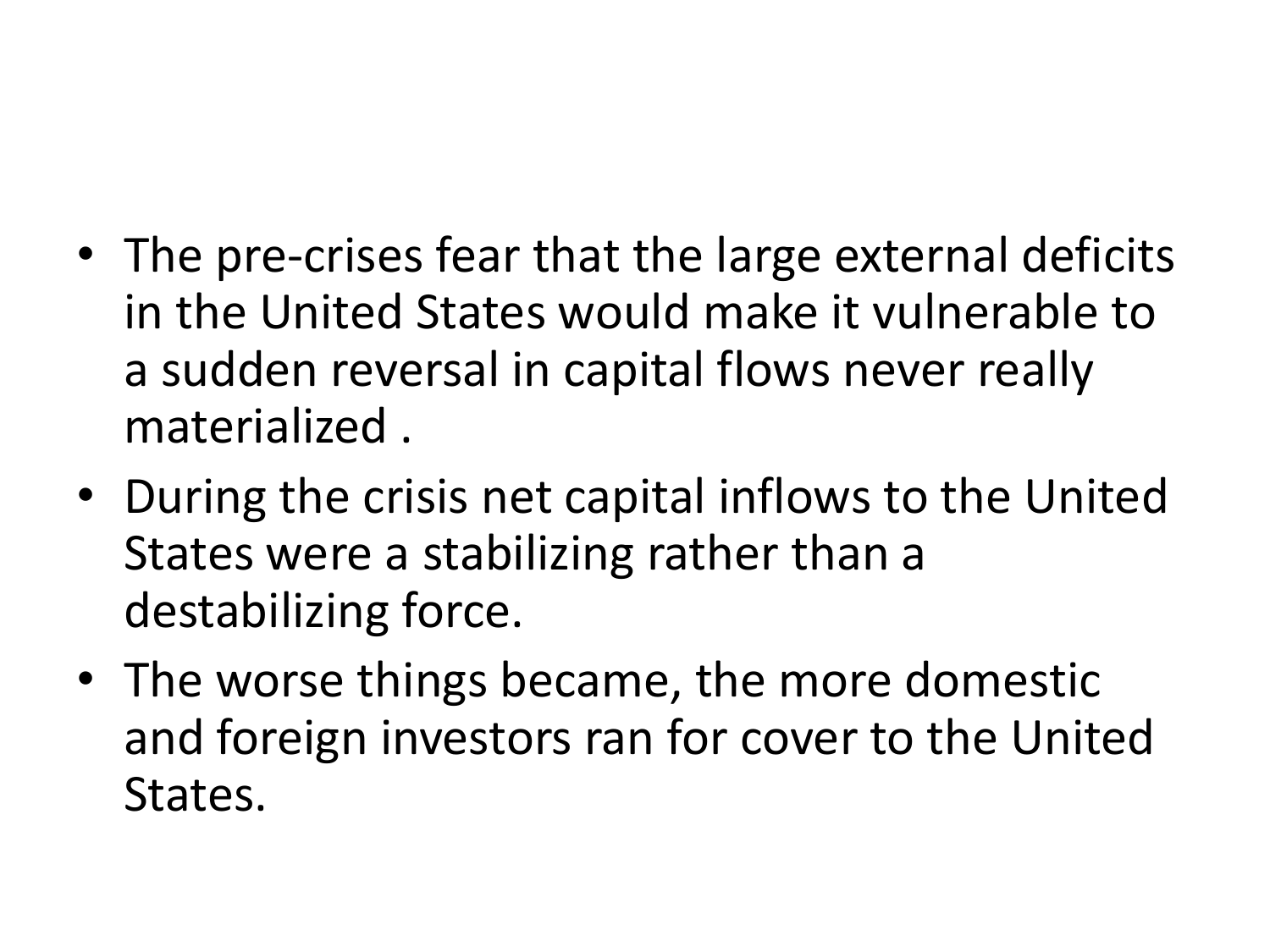## Figure 3 Gross Capital Inflows into the US by region as a percentage of US GDP

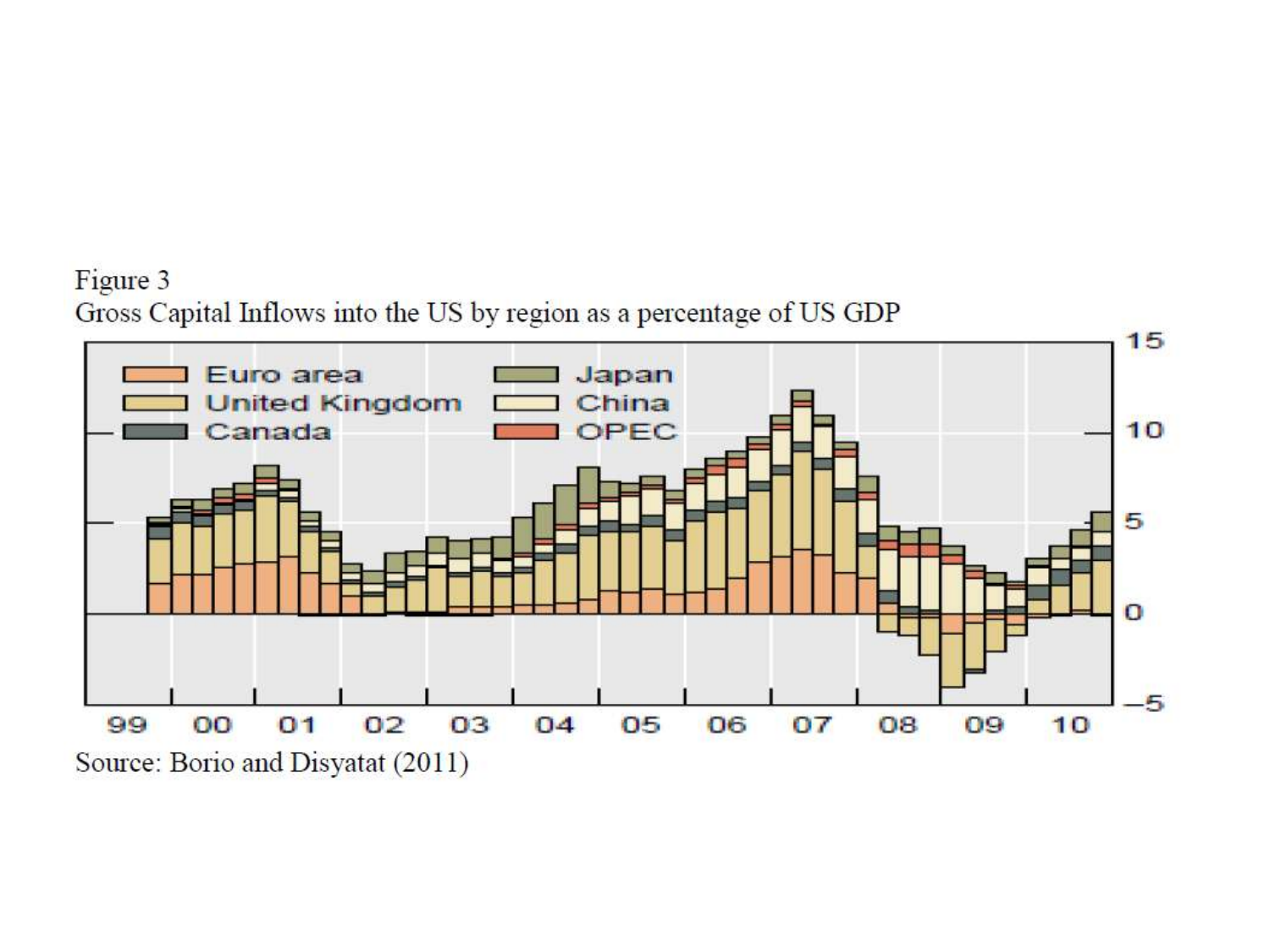- The most important source of capital into the United States was Europe and not emerging markets.
- Of this a majority of it came from the United Kingdom, which was a country that ran current account deficits.
- The rest came from the Euro area, whose current account was roughly in balance.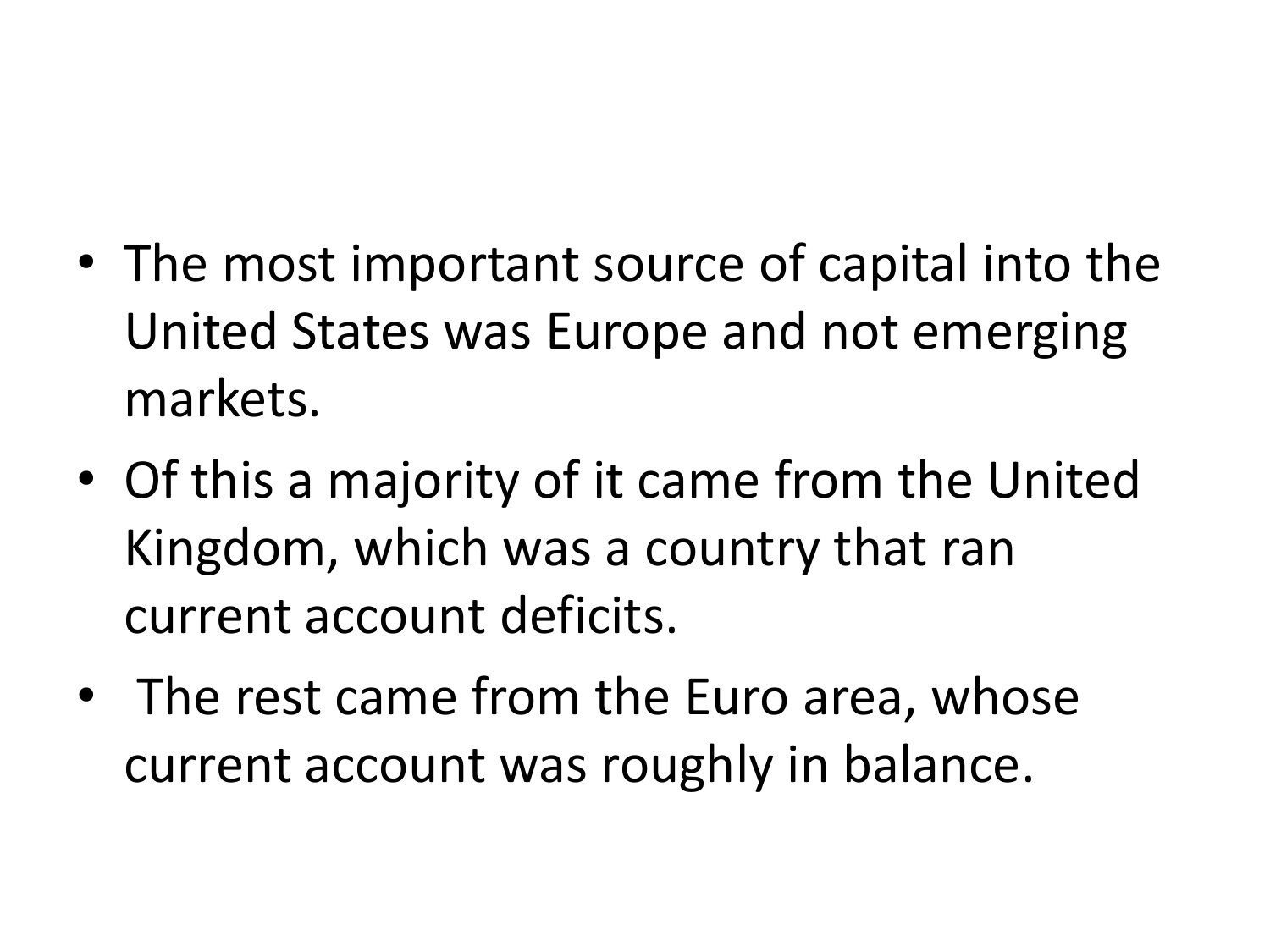- The weak link between net capital flows and the global financial crises has led a number of authors to look at gross instead of net flows.
- There is a growing consensus that dangerous levels of gross assets can build up even in the absence of any net international flows and it is these flows which eventually set off the financial turmoil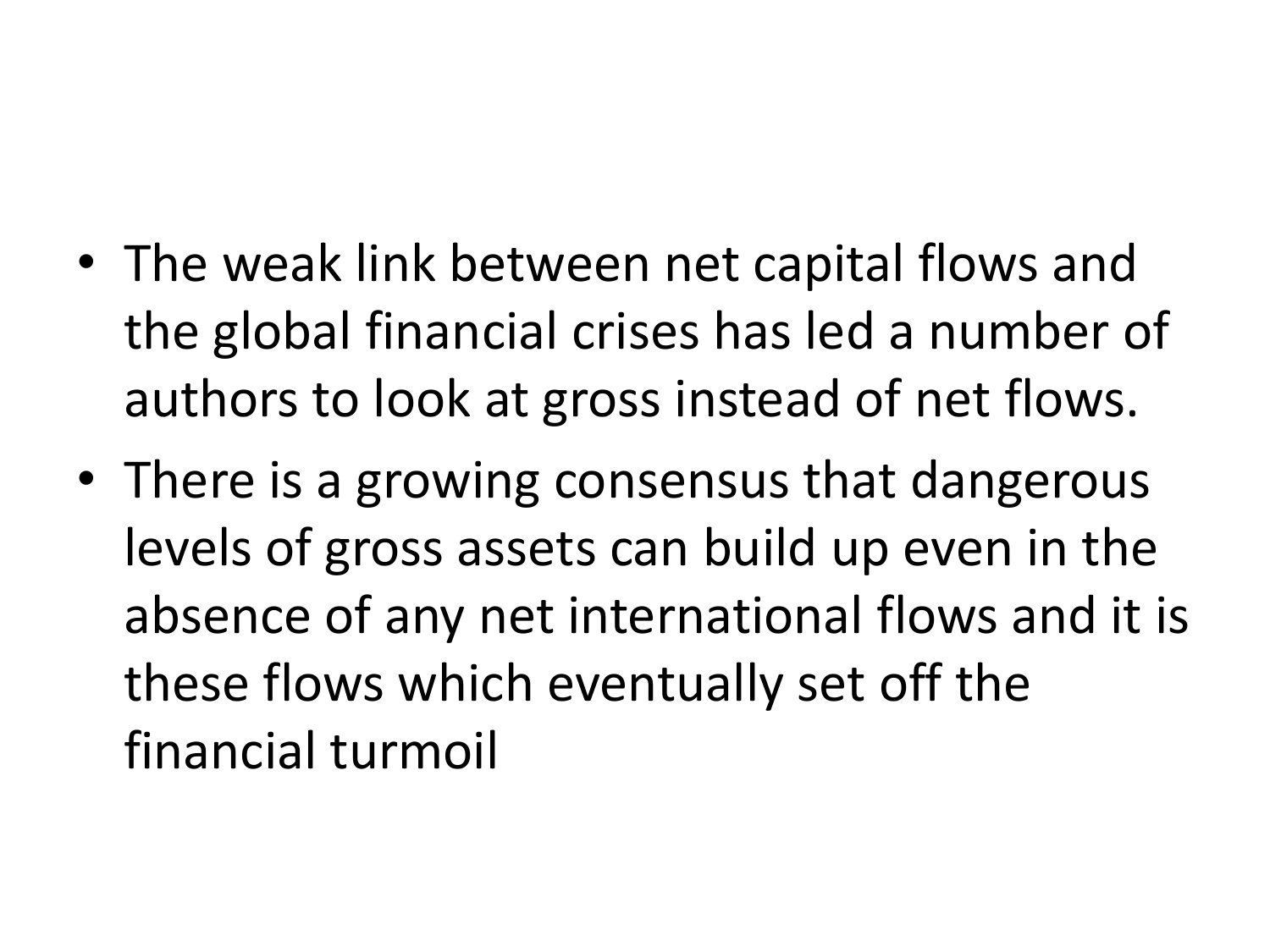

Gross capital flows as a percentage of world GDP

<sup>1</sup> Gross flows equals sum of inflows and outflows of direct, portfolio and other investments. <sup>2</sup> Australia, Canada, Denmark, the euro area, Japan, New Zealand, Sweden, the United Kingdom and the United States. <sup>3</sup> Algeria, Angola, Azerbaijan, Bahrain, Democratic Republic of Congo, Ecuador, Equatorial Guinea, Gabon, Iran, Kazakhstan, Kuwait, Libya, Nigeria, Norway, Oman, Qatar, Russia, Saudi Arabia, Sudan, Syrian Arabic Republic, Trinidad and Tobago, the United Arab Emirates, Venezuela and Yemen. <sup>4</sup> China, Chinese Taipei, India, Indonesia, Korea, Malaysia, the Philippines, Singapore, Thailand and the 20 smaller Asian countries. <sup>5</sup> Bulgaria, the Czech Republic, Estonia, Hungary, Latvia, Lithuania, Poland, Romania, Slovakia and Slovenia.

Source: Borio and Disyatat (2011)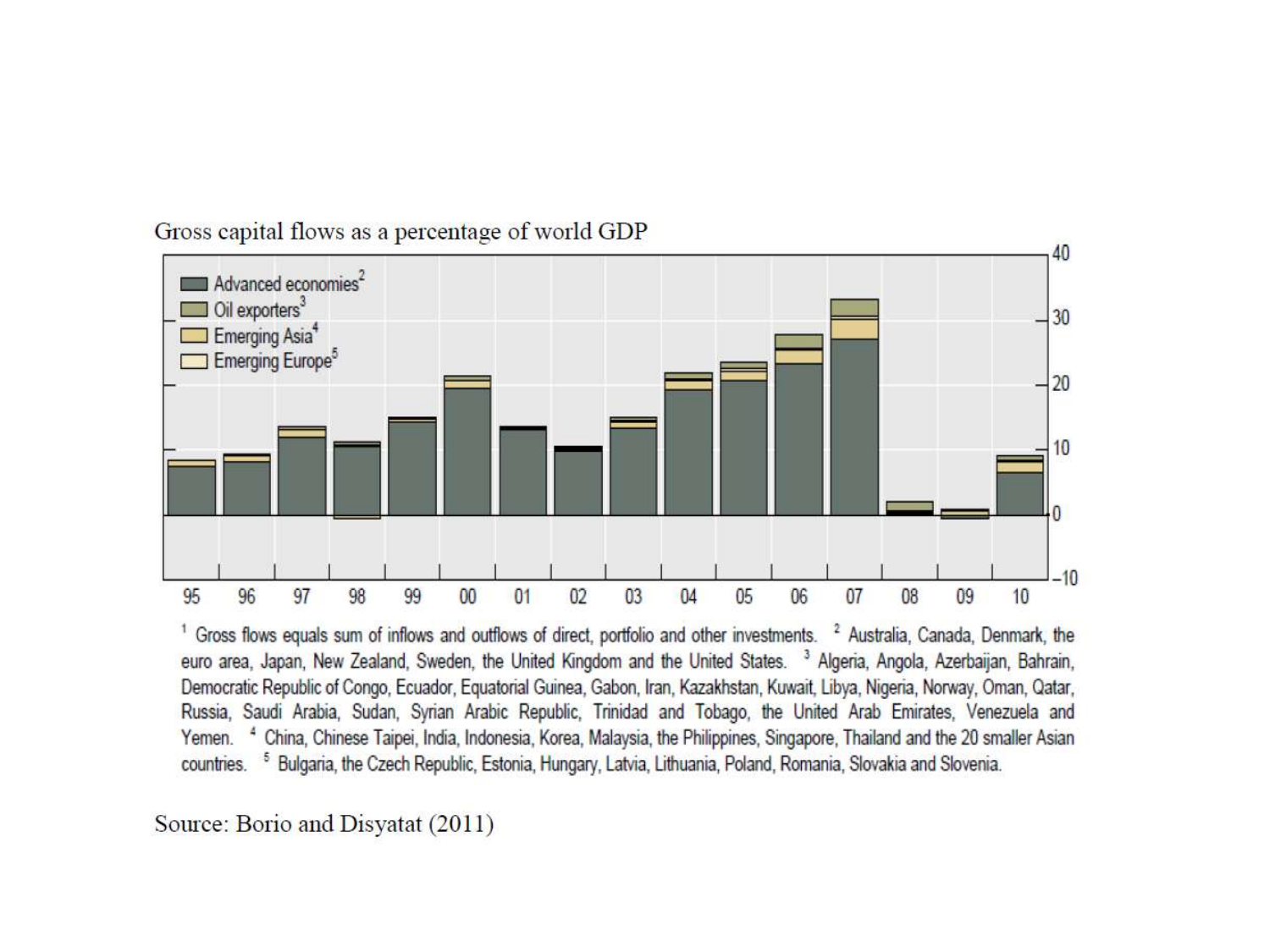- Broner, Didier, Erce, and Schmukler (2011) document both gross capital inflows (CIF) and gross capital outflows (COD) for the period 1970– 2009 for 103 countries.
- The volatility of gross capital flows (CIF and COD) has been large and increasing.
- The volatility of net capital flows is much lower than volatility of gross capital flows.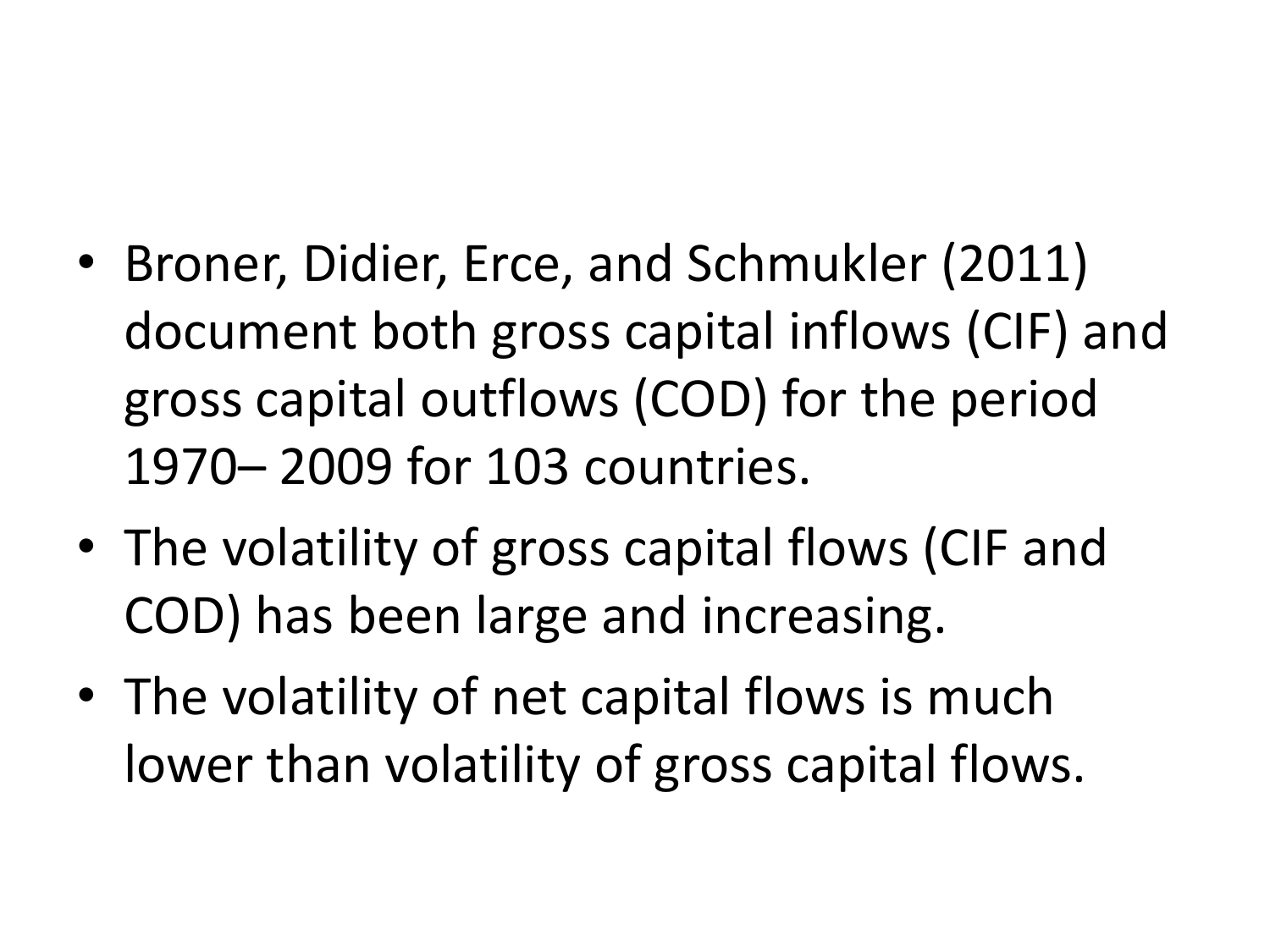

Gross Capital flows into US and Current Account as percentage of GDP

Source: Borio and Disyatat (2011)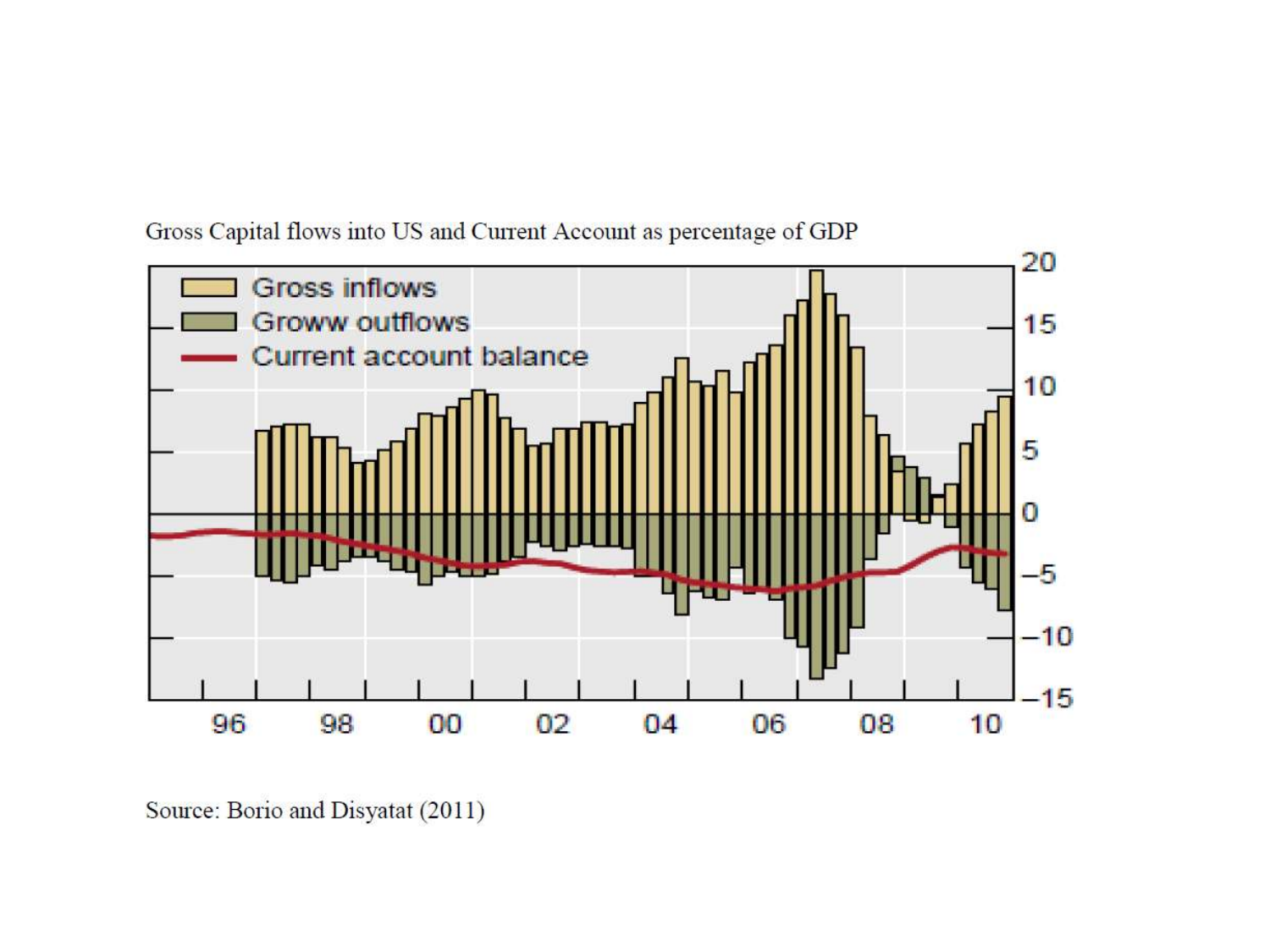- Net capital inflows (current account balances) remained relatively stable in 2008, gross capital inflows and outflows collapsed during this period.
- The drop of these gross flows were largely between the United States and Europe.
- The inflows from China, Japan and other emerging markets continued during this period and if anything, helped stabilize the overall environment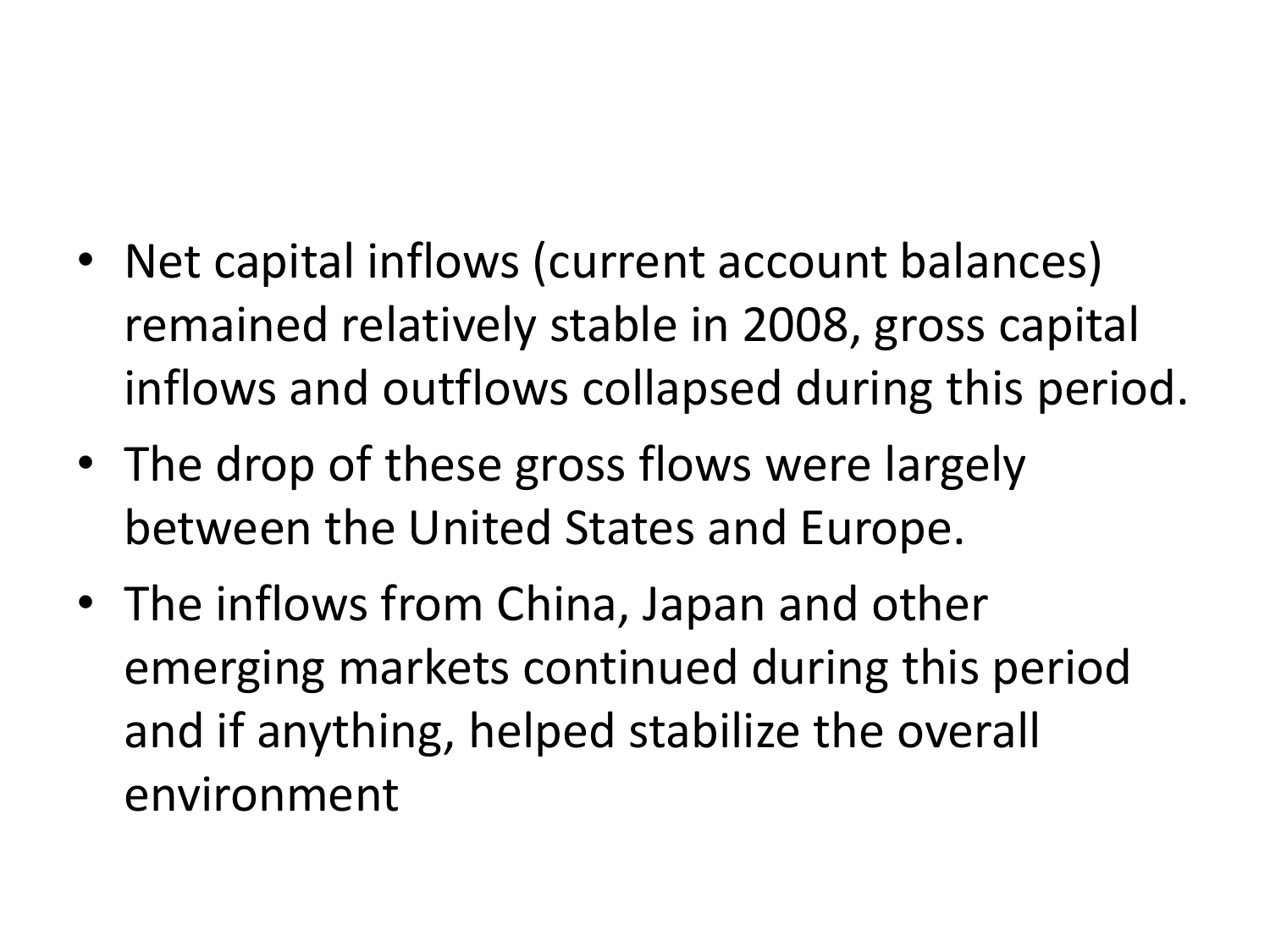

Average of Gross Assets and Liabilities as a ratio of GDP

Source: Obstfeld (2012)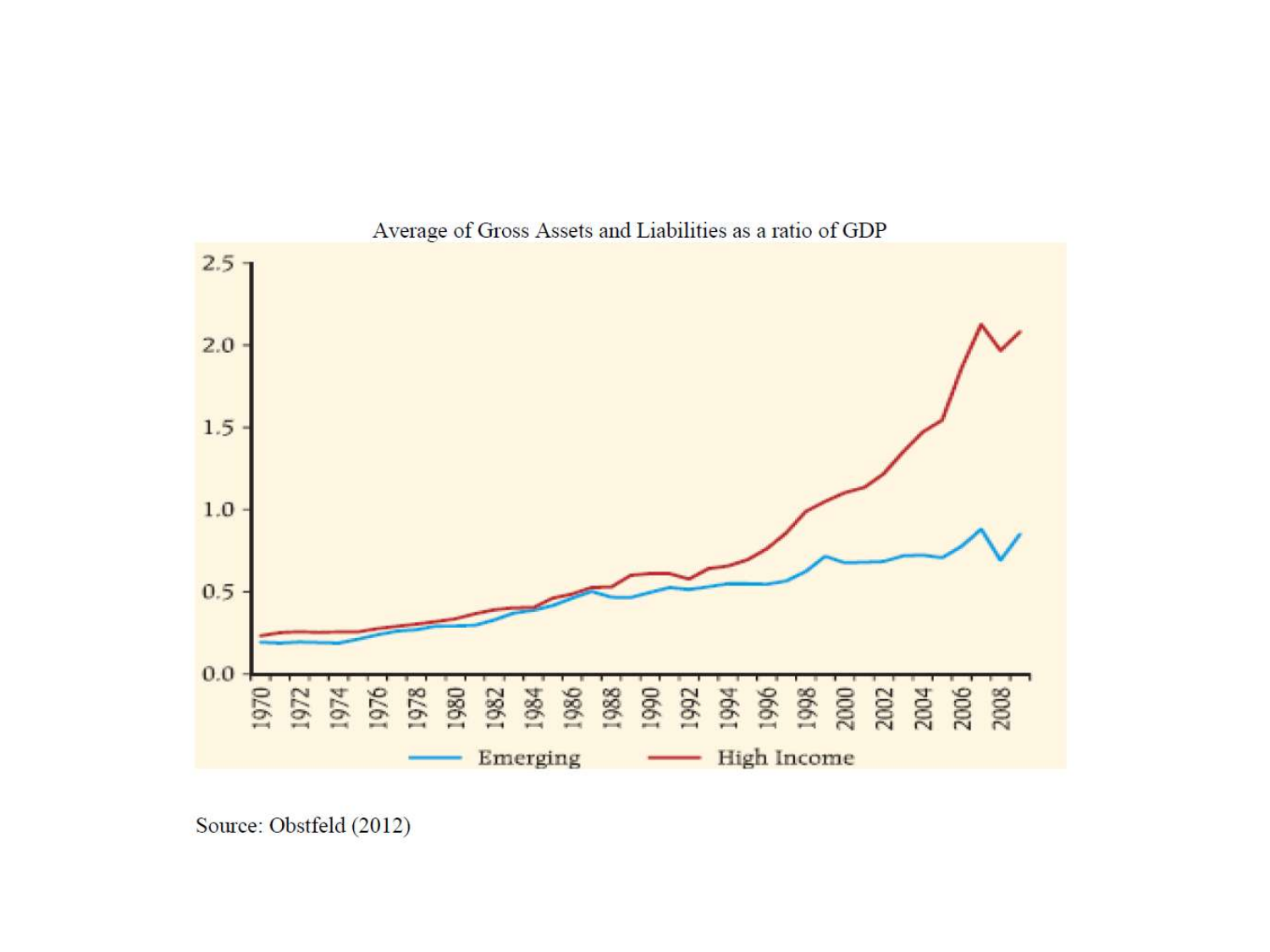- Gourinchas (2012)' takes the argument on gross flows a step further by advocating that one ought to focus on the liquidity of the gross assets and liabilities—not just the magnitudes.
- He points out that a mismatch between short term liabilities that need to be rolled over and a country's pledgeble assets could lead to "liquidity imbalances" making a country financially vulnerable.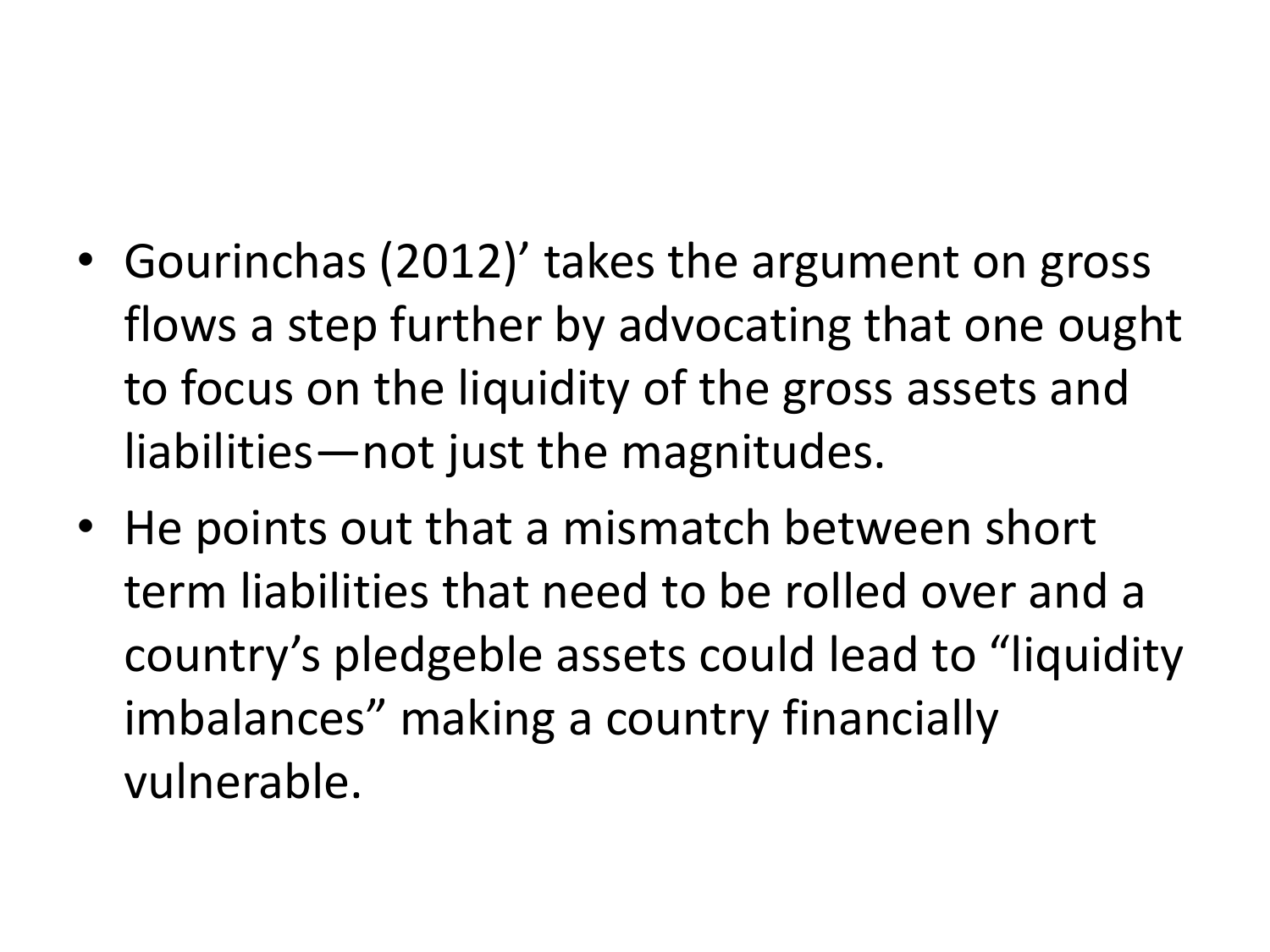- Acharya and Schnabl (2010) offer a classic study of how such liquidity imbalances triggered off the crises.
- Surplus countries and deficit countries generated large gross positions by selling short-term asset back commercial paper (ABCP) to risk-averse investors, predominantly US money market funds, and investing the proceeds primarily in long-term US assets.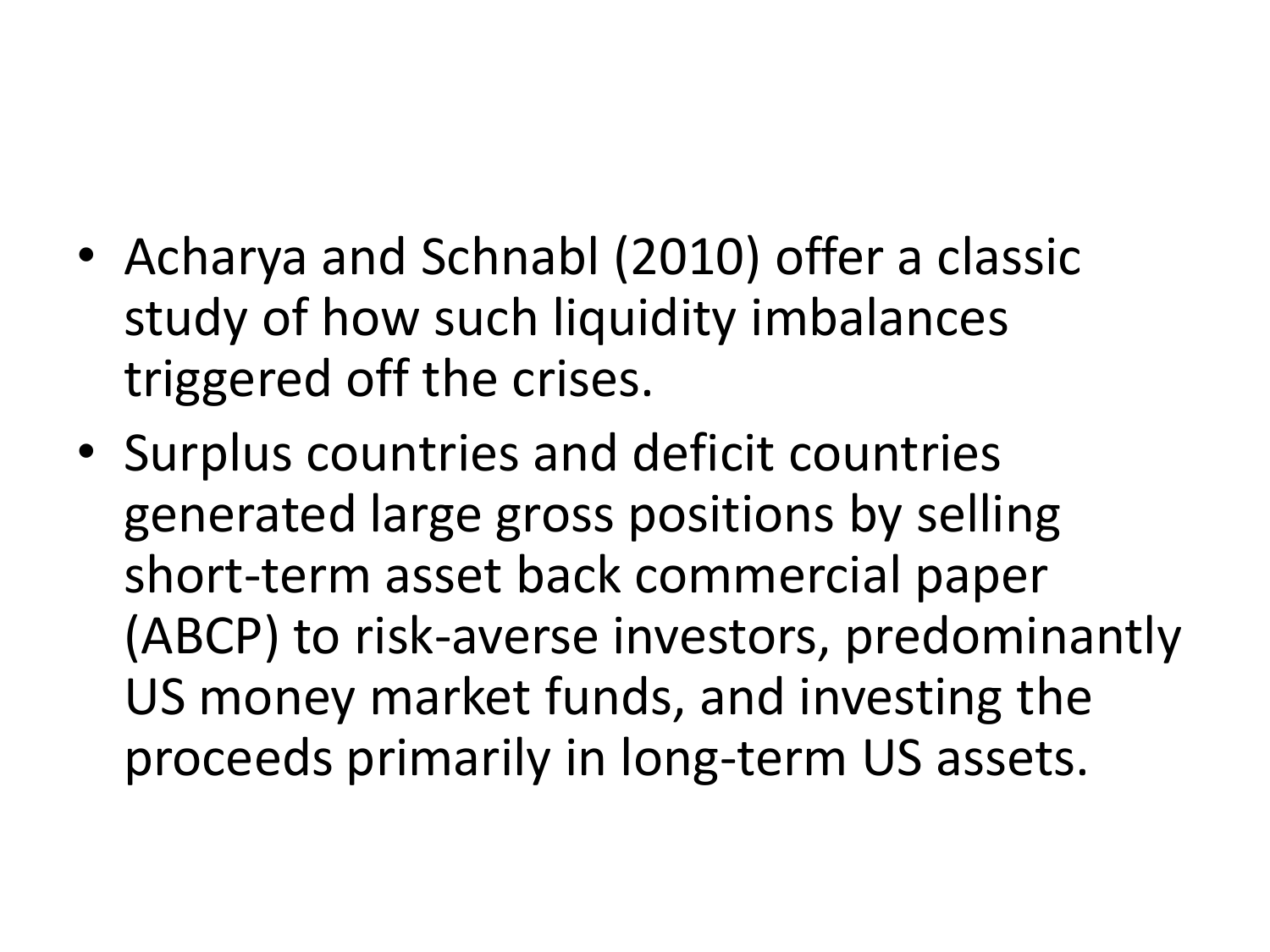- As a negative shock hit the US economy, banks in both surplus and deficit countries experienced difficulties in rolling over ABCP which helped kick off the global crises in August 2007.
- It is important to emphasize that this channel would be overlooked if one were to focus on only net capital inflows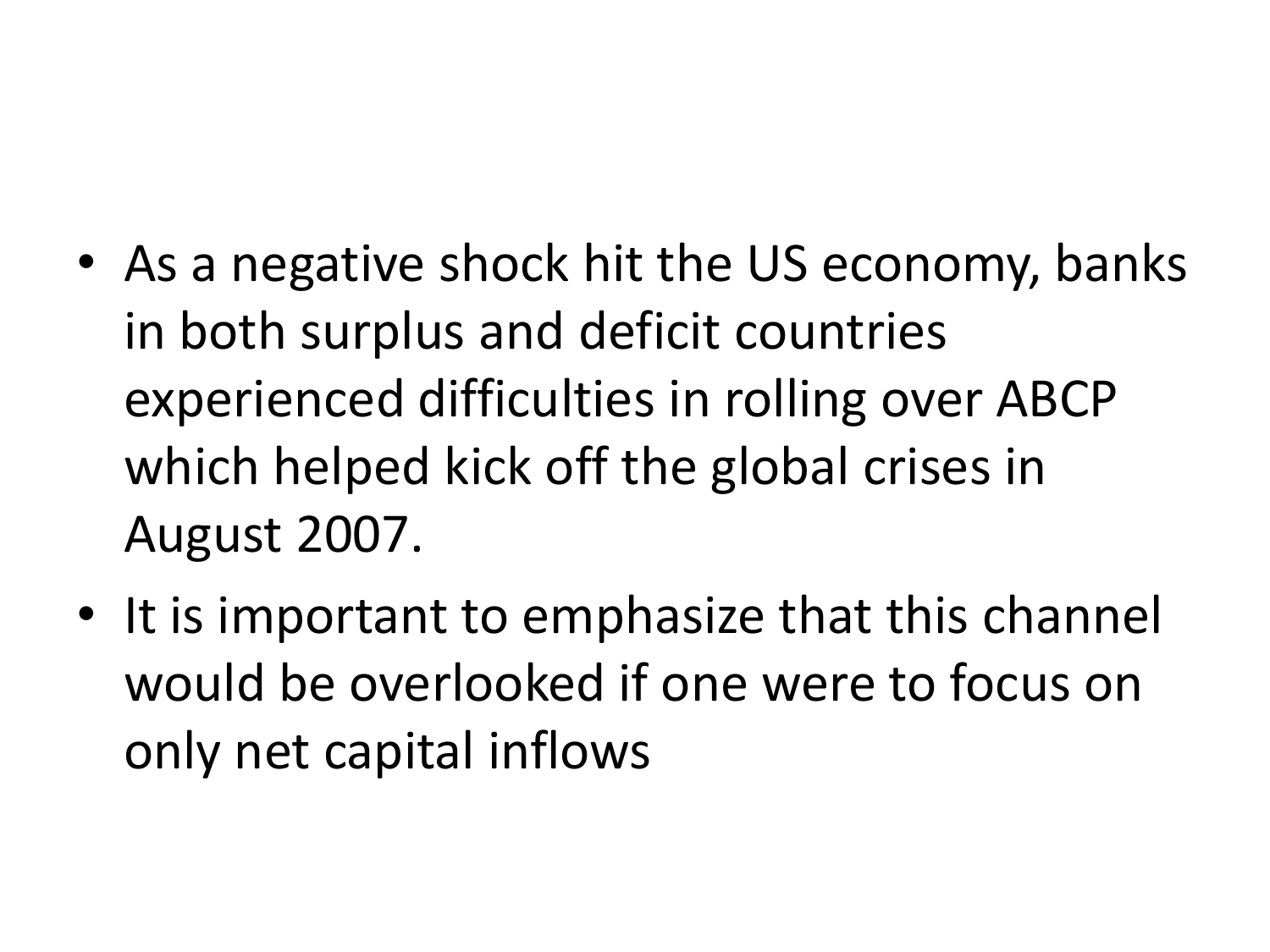## **Policy Implications**

- The period since the crises has seen the global economy characterized by a dual pattern of growth.
- Monetary policy on the other hand has been resolutely expansionary in the advanced economies
- The differential patterns of growth and the record low interest rates have induced large capital inflows into emerging markets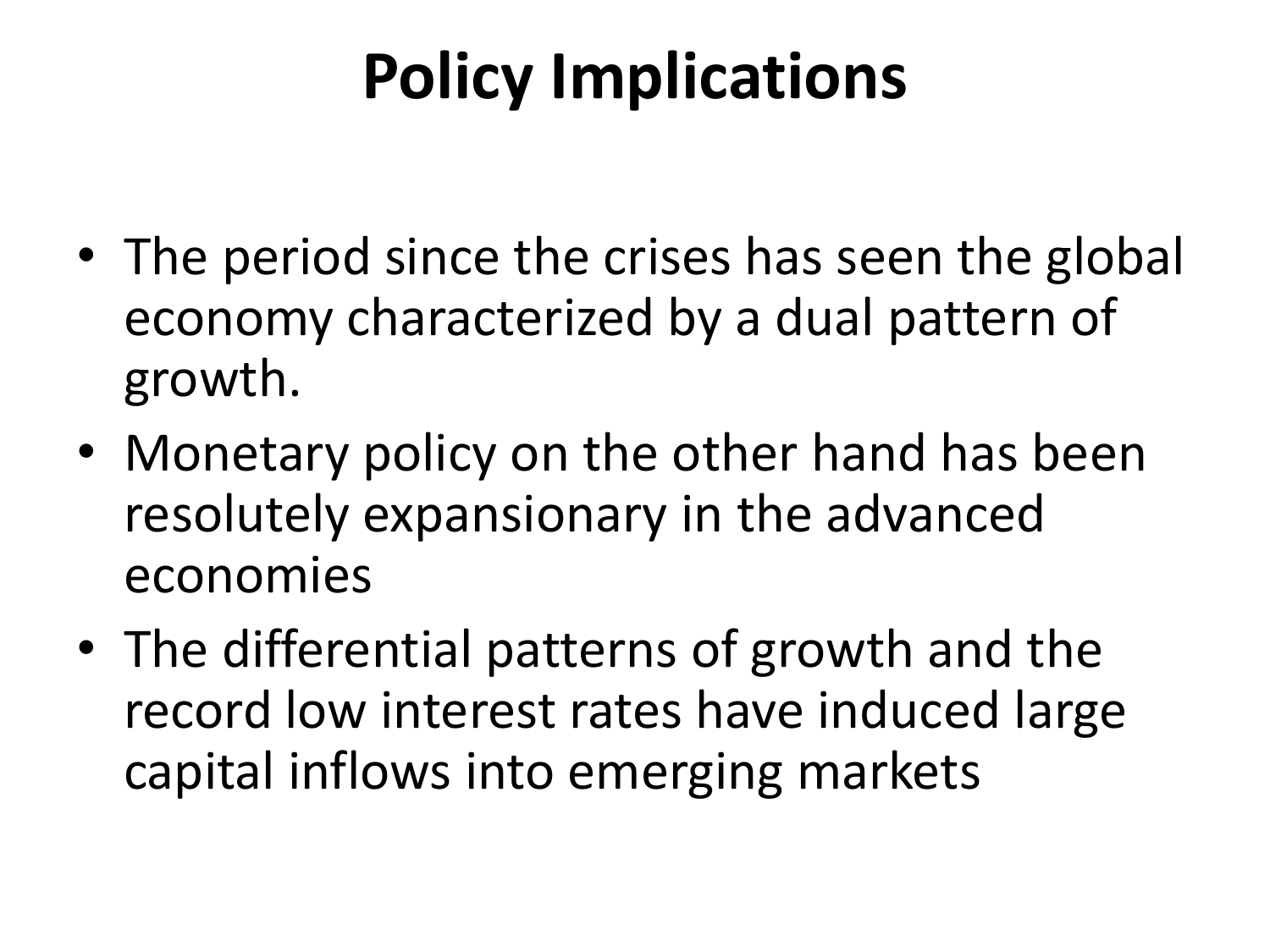- Taylor (2012)-in order to prevent the resultant appreciation of the exchange central banks in emerging markets tend to hold their interest rates lower than what would be appropriate for domestic stability.
- Such spillovers and externalities associated with monetary policy in individual countries call for some form of policy coordination.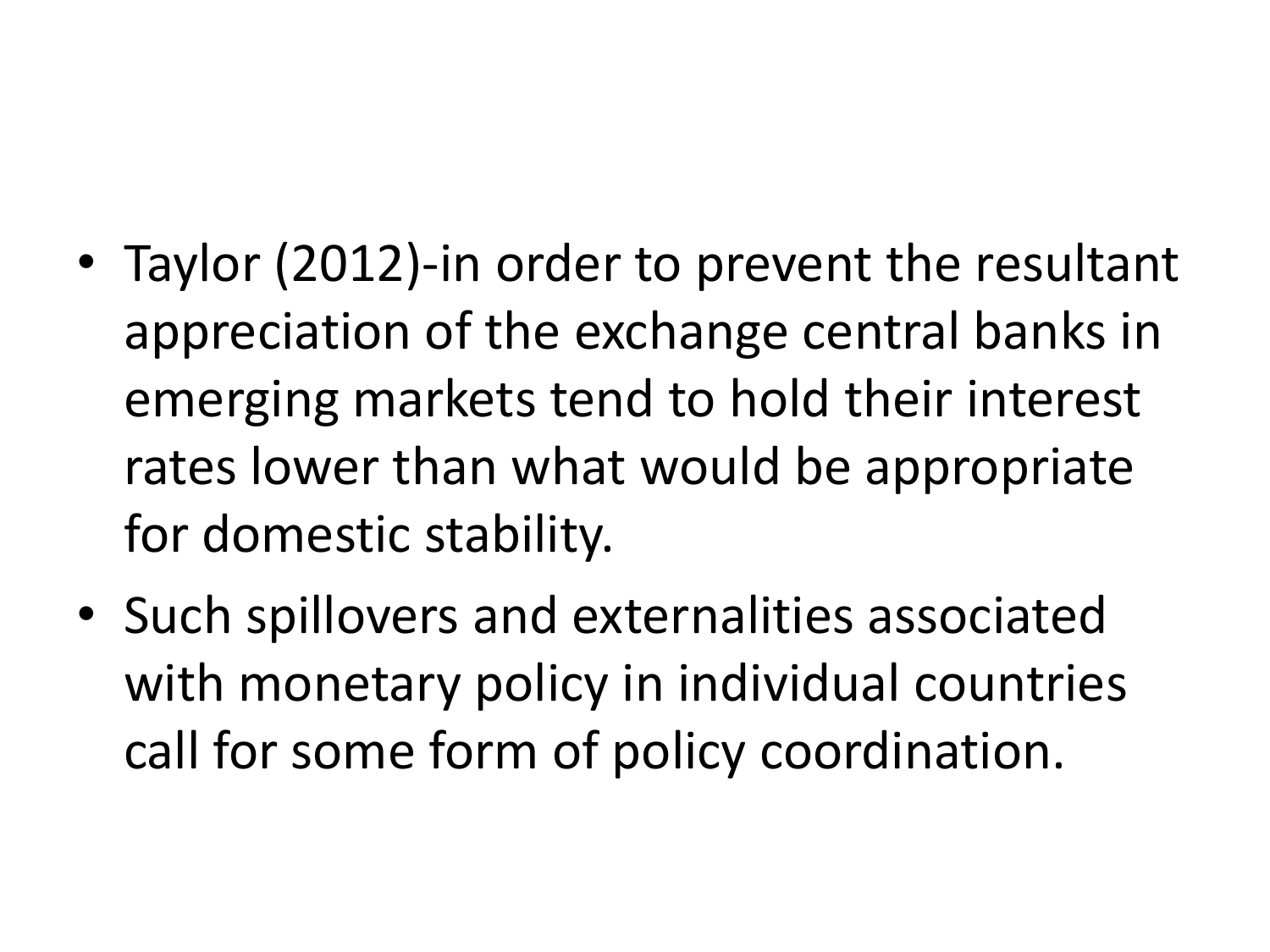- The run up to the GFC was characterized by low and stable inflation and robust growth- the so called "great moderation."
- Ignored the credit bubble.
- Perhaps one needs to focus on maintaining financial stability in addition to inflation and growth stability.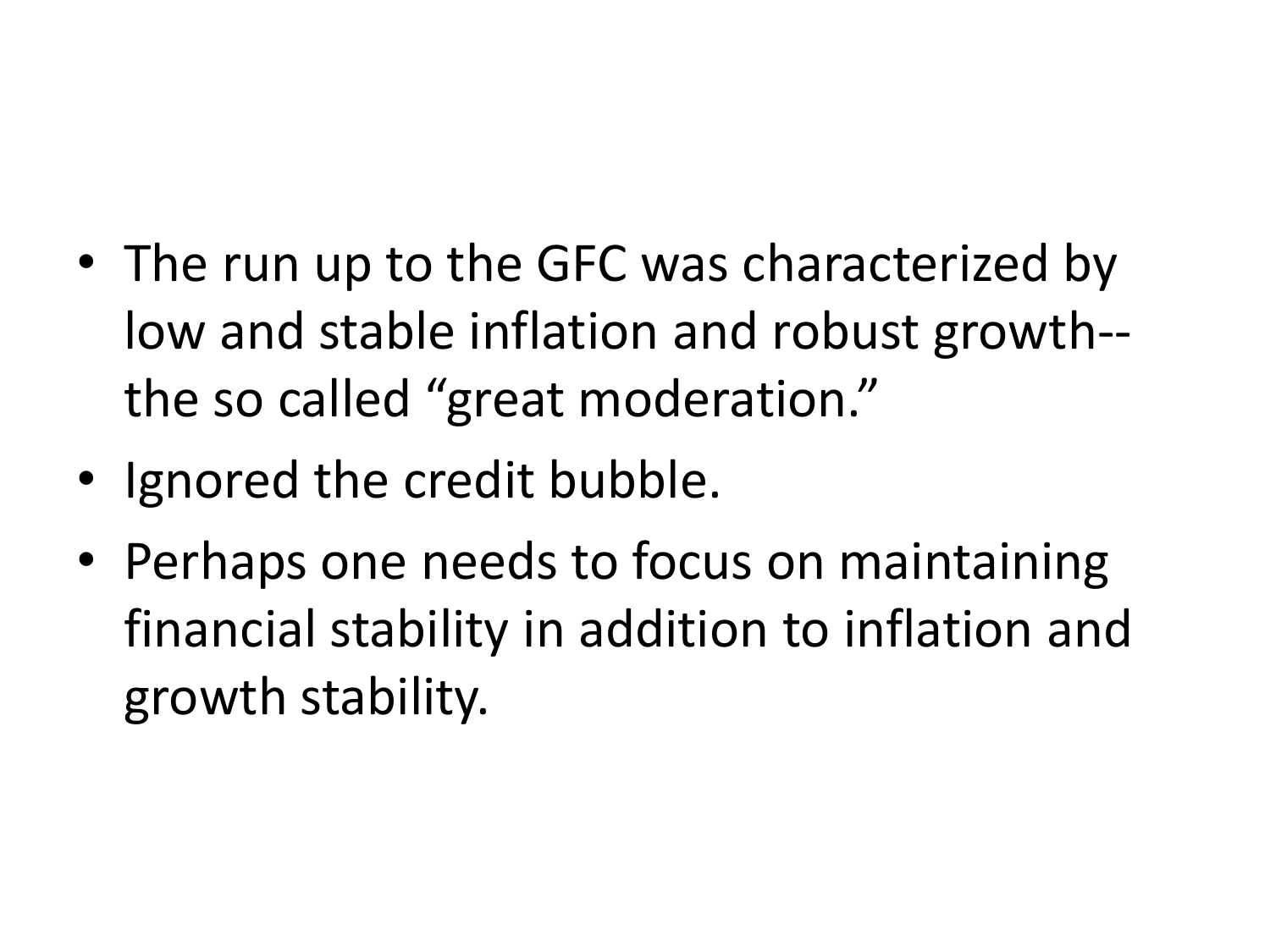- Shortage of liquid assets continues to plague the global economic system.
- The crisis if anything has exacerbated the problem.
- In this regard, the systematic use of central bank swap lines, multilateral provision of liquidity under IMF supervision are all steps in the right direction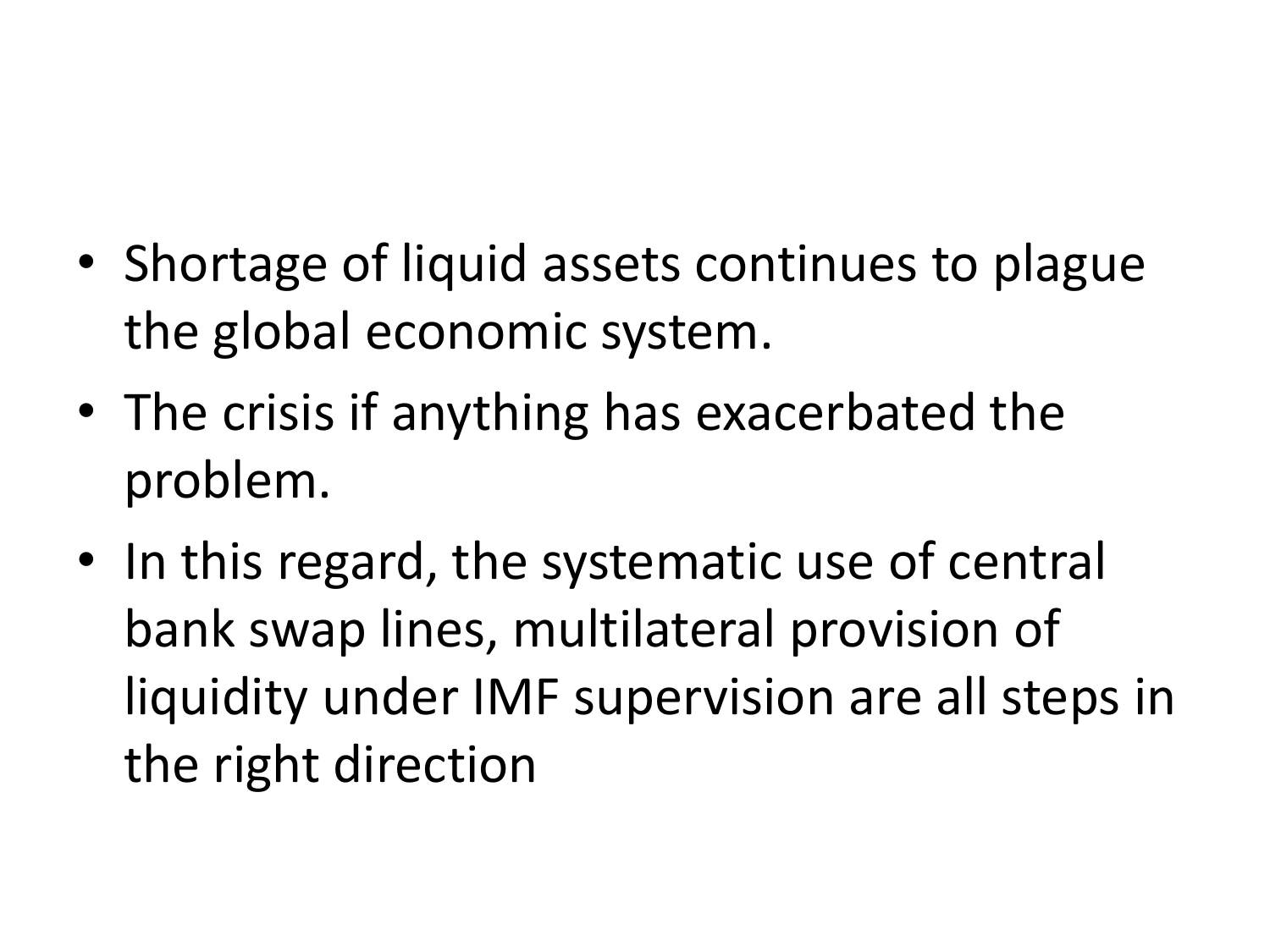- One of the root causes of financial crises is that liabilities are often funded by short term debt instruments.
- These transactions carry counterparty risk and are therefore a threat to global stability.
- Rogoff (2011) makes the interesting point that government policy actually incentivizes the appetite for debt.